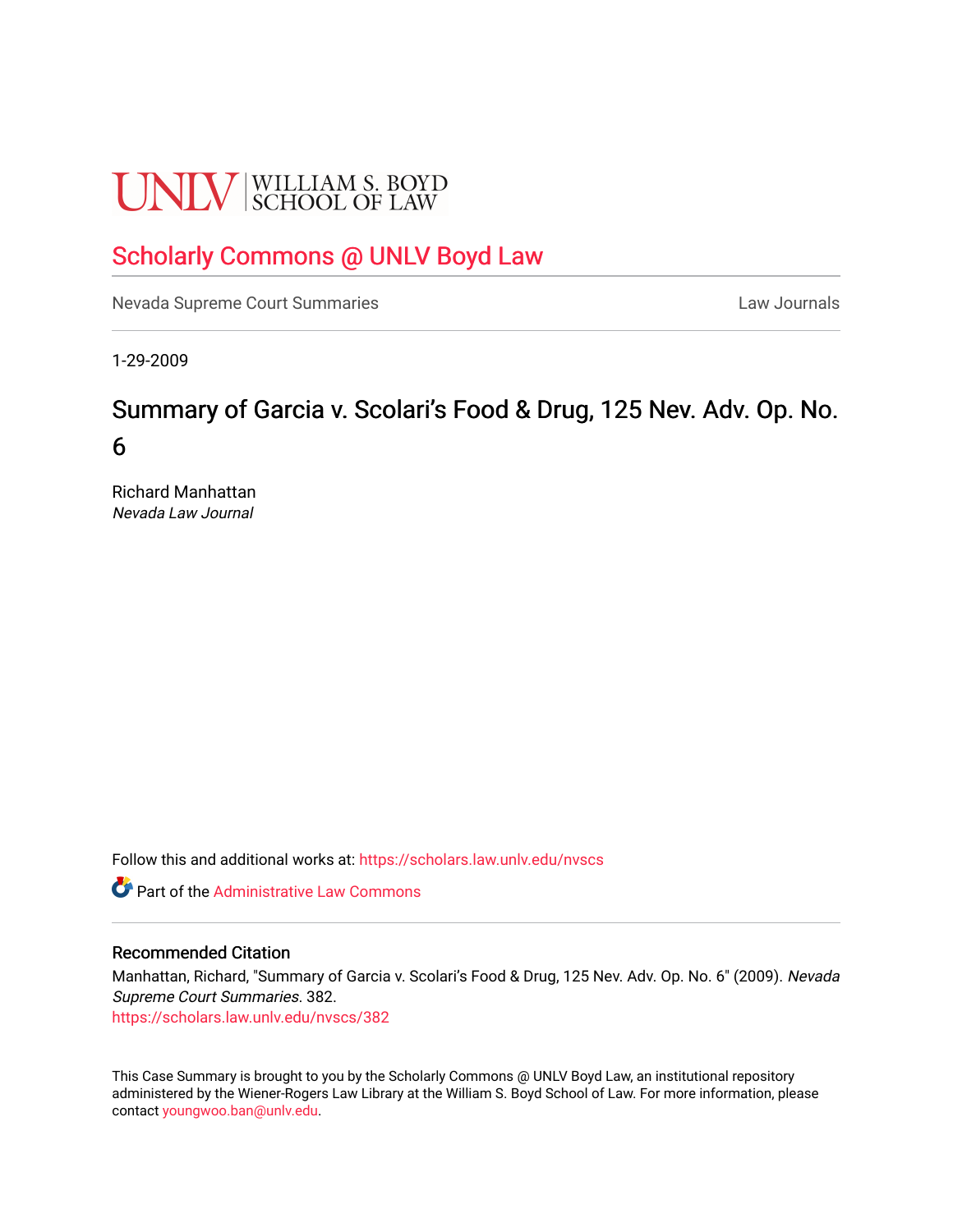# *Garcia v. Scolari's Food & Drug***, 125 Nev. Adv. Op. No. 6, (Jan. 29, 2009)<sup>1</sup>**

# **ADMINISTRATIVE LAW**

#### **Summary**

As a matter of first impression, the Court offered guidance on what constitutes—or rather what does not constitute—good reason for failing to present evidence during an administrative hearing under NRS 233B.131(2). The statute is part of Nevada's Administrative Procedure Act.<sup>2</sup> In a related matter, the Court affirmed the administrative tribunal's denial of occupational disease benefits for reasons of insufficient evidence.

#### **Disposition/Outcome**

(1) An attorney's losing strategy to withhold evidence from an administrative hearing is not a justifiably good reason under NRS 233B.131(2) to warrant inclusion of such evidence on appeal.

(2) Failure to connect an employee's condition to her employment constitutes failure to establish industrial causation of that employee's medical condition and is proper grounds for administrative denial of occupational disease benefits.

#### **Factual and Procedural History**

In April 2005, Kathy Garcia filed a claim for occupational disease benefits with her employer Scolari's Food & Drug. However, subsequent medical evaluations failed to link her injury to the workplace. Though the job at Scolari's aggravated her symptoms, it was not the primary cause of Garcia's condition. Thus, her claim was denied.

Garcia hired counsel for her administrative appeal. Her attorney argued that she was entitled to compensation for work-related aggravation of her condition. Nevada law, however, provides for compensation only where an occupational disease is established. Prior to the administrative appeal, Garcia had obtained additional medical evaluations that both established her occupational disease and linked it to her work-related aggravations. Conscious of these new records, the appeals officer granted additional time so that Garcia's attorney could submit the existing documents and bring her claim into compliance with Nevada law. Nevertheless, her attorney chose to withhold the additional evidence from the appeals officer. Consequently, Garcia failed to meet her statutory burden of proving industrial causation. Her administrative appeal was thus denied.

Dissatisfied with counsel, Garcia petitioned the district court in proper person for judicial review. She alleged that the administrative decision was issued without all relevant evidence. Still, her motion to present additional evidence to the district court was denied because it failed to adequately justify why the evidence was not submitted during the administrative proceeding. Ultimately, the district court also denied Garcia's petition for judicial review. Again in proper person, she took her case to the Nevada Supreme Court.

 $\overline{a}$ 

<sup>&</sup>lt;sup>1</sup> By Richard Manhattan.

 $^{2}$  NRS 233B.010 et. seq.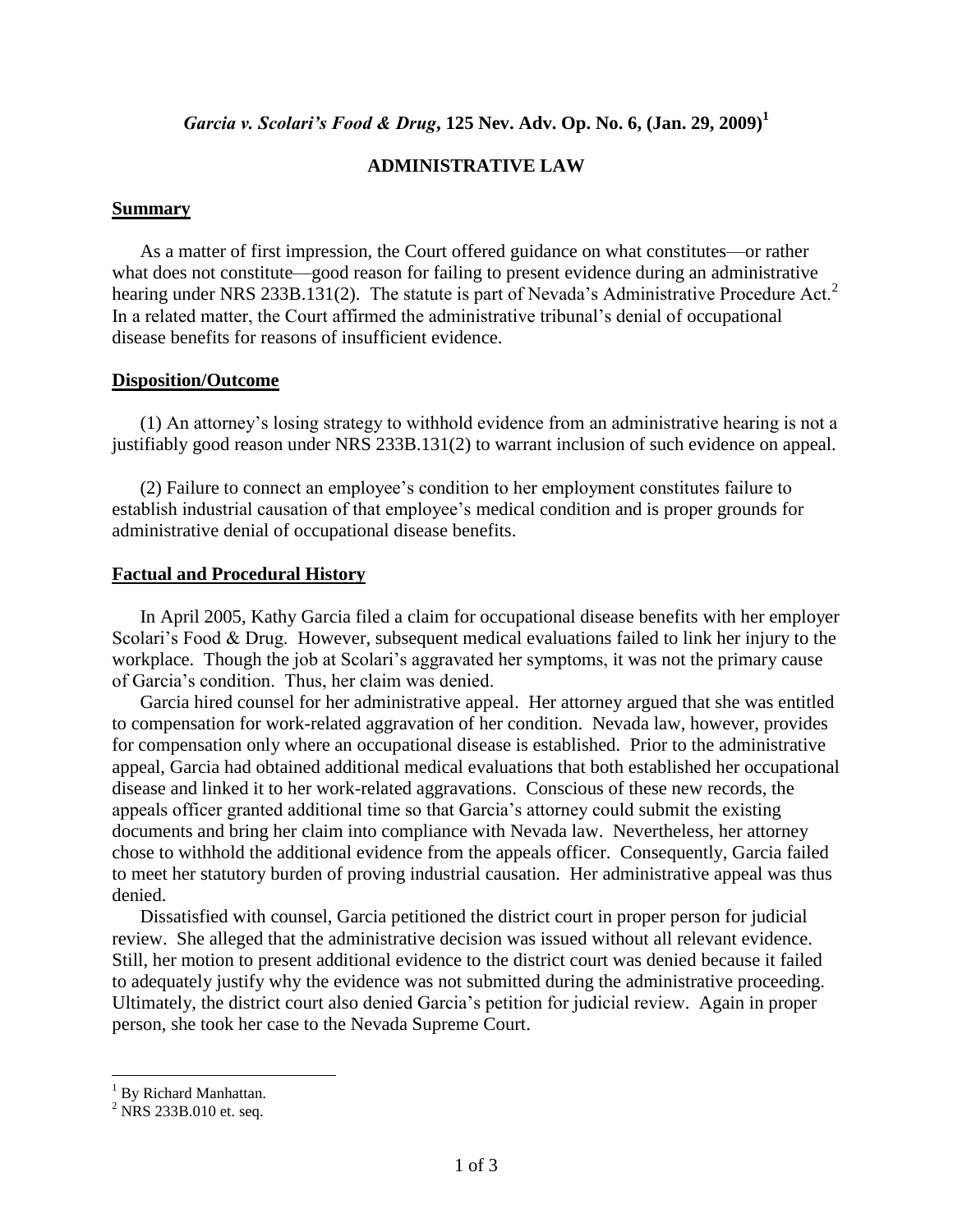#### **Discussion**

 $\overline{a}$ 

#### (1) Denial of Garcia's motion to present additional evidence affirmed

NRS 233B.131(2) provides for judicial discretion over whether to allow a party to present additional evidence in district court that was not presented during a prior administrative hearing. Under the statute, evidence that is both (a) material<sup>3</sup> and (b) omitted for good reasons may—at the judge's discretion—be deemed admissible under the statute. Because the district court held there was no good reason for Garcia's failure to present the additional evidence at the administrative hearing, the Nevada Supreme Court reviewed for abuse of discretion.

Nevada's high court had never before determined what valid reasons exist for failure to present evidence at an administrative hearing under NRS 233B.131(2). For guidance, the Court turned to sister states with similar statutes.<sup>4</sup> Most compelling were Illinois<sup>5</sup> and South Dakota<sup>6</sup> case law. Those cases do not allow a party to wait until it knows the results of an administrative hearing before deciding to submit additional evidence on appeal.

Based on this guidance, the Court adopted a rule applicable to future NRS 233B.131(2) determinations, namely that an attorney who deliberately or negligently decides to exclude evidence during administrative proceedings and—after an adverse ruling—motions to include that same evidence, fails to satisfy the "good reasons" element of the statute. In other words, an attorney's losing strategy to withhold evidence from an administrative hearing is not a justifiably good reason under NRS 233B.131(2) to warrant inclusion of such evidence on appeal.

In the instant case, Garcia's attorney did not present certain available evidence to the appeals officer at the administrative level. The Court felt the evidence was withheld as a losing but deliberate trial strategy. Thus, the majority held that the attorney's decision to withhold evidence at the administrative level did not—after an adverse decision—justify remand for consideration of the same evidence. Furthermore, the attorney's alleged negligence did not alter the outcome.

Accordingly, the district court did not abuse its discretion by refusing to consider the withheld evidence under NRS 233B.131(2).

#### (2) Administrative denial of Garcia's claim affirmed

Garcia also alleged that the appeal officer's factual decisions at the administrative level were improper. In Nevada, reviewing courts do not substitute their opinion for an agency's findings of fact. Instead, their job is to determine if substantial evidence exists in the record to support the agency's decision.

On review, the Court held that substantial evidence of record supported the agency's ruling that Garcia did not produce sufficient evidence to prove industrial causation of her condition. Specifically, the medical reports of record failed to connect her condition to her employment. Thus, failure to connect an employee's condition to her employment constitutes failure to

<sup>&</sup>lt;sup>3</sup> The materiality requirement of NRS 233B.121(2) was not reached in this decision.

<sup>4</sup> Cases were cited from courts in Connecticut, Illinois, Maryland, Montana, and South Dakota.

 $<sup>5</sup>$  Northern Illinois Gas v. Industrial Com'n, 498 N.E.2d 327, 332 (Ill. App. Ct. 1986) ("A party cannot choose one</sup> trial strategy and then, faced with an adverse decision, supply additional evidence on review.").

<sup>&</sup>lt;sup>6</sup> McDowell v. Citibank, 734 N.W.2d 1, 11 (S.D. 2007) ("[A] party may not wait to submit evidence at an administrative hearing until after the party learns how the hearing examiner will rule.").